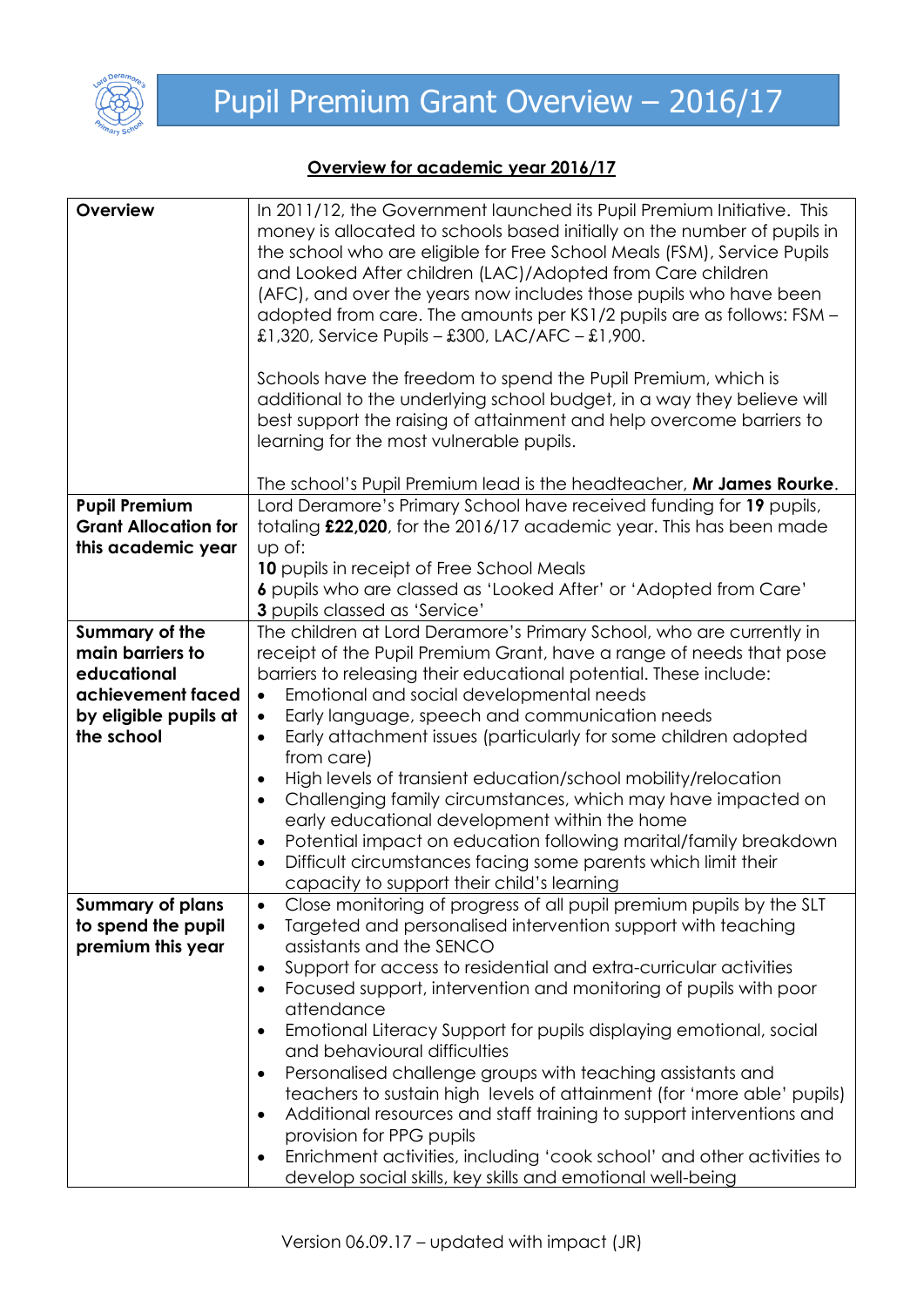

## Pupil Premium Grant Overview – 2016/17

| mary Scho                                                        |                                                                                                                                                                                                                                                                                                                                                                                                                                                                                                                                                                                                                                                                                                                                                                                                                                                                                                                                                                                                       |  |  |
|------------------------------------------------------------------|-------------------------------------------------------------------------------------------------------------------------------------------------------------------------------------------------------------------------------------------------------------------------------------------------------------------------------------------------------------------------------------------------------------------------------------------------------------------------------------------------------------------------------------------------------------------------------------------------------------------------------------------------------------------------------------------------------------------------------------------------------------------------------------------------------------------------------------------------------------------------------------------------------------------------------------------------------------------------------------------------------|--|--|
| How the impact will<br>be measured of the<br>actions undertaken  | All interventions and support will be evaluated for impact, including<br>$\bullet$<br>impact on pupil progress, pre and post intervention results and<br>subjective judgements made by staff<br>Other objective and statistical measures will be taking into account,<br>$\bullet$<br>including the rates of progress made in the core subjects each term<br>for pupils in receipt of the PPG, school attendance figures and<br>PIVAT / SEB (Social Emotional Behavioural) scores.                                                                                                                                                                                                                                                                                                                                                                                                                                                                                                                    |  |  |
| <b>Summary of impact</b>                                         | <b>PUPIL OUTCOMES</b>                                                                                                                                                                                                                                                                                                                                                                                                                                                                                                                                                                                                                                                                                                                                                                                                                                                                                                                                                                                 |  |  |
|                                                                  | EYFS (2017)<br>Pupils in receipt of PPG funding made better than expected progress<br>from baseline.<br>Year 1 Phonic Screening (2017)<br>All Year 1 pupils in receipt of PPG funding achieved the expected<br>standard in phonics this year.<br><u>Key Stage 1 (2017)</u><br>Pupils in receipt of PPG funding made expected progress in reading<br>and writing. Progress in mathematics was not as secure.<br><u>Key Stage 2 (2017)</u><br>Pupils in receipt of PPG funding made better progress in reading<br>compared to their peers (+3.8 vs. +2.9). Progress in writing and<br>mathematics was lower however (-2.7 and -1.1 respectively). At pupil<br>level, academic progress made by these four pupils was generally<br>secure and accelerated in some subject areas. Further contextual<br>information available within school.<br>Data trends to be treat with caution due to the small number of PPG<br>pupils within individual cohorts, each with individual needs and<br>circumstances. |  |  |
|                                                                  | <b>OTHER IMPACT</b>                                                                                                                                                                                                                                                                                                                                                                                                                                                                                                                                                                                                                                                                                                                                                                                                                                                                                                                                                                                   |  |  |
|                                                                  | Individual pupils have made subjective gains in a wide range of areas.<br>This year, these included:<br>Increased attendance and engagement in morning lessons due to<br>financial support to attend Breakfast Club<br>Improved confidence, resilience, self-esteem and mental health.<br>$\bullet$<br>Greater awareness of PPG pupils by all staff and the need to<br>$\bullet$<br>prioritise their support within mainstream lessons and intervention<br>groups.<br>Good progress evident within formative assessments (inc. pre and<br>$\bullet$<br>post intervention results, evidence from work scrutinies)<br>Staff skills and expertise have greatly improved in a variety of areas<br>$\bullet$<br>relating to common needs and barriers facing our pupils who<br>receive PPG funding                                                                                                                                                                                                         |  |  |
| When will the<br>school review its<br>pupil premium<br>strategy? | This will take place in the summer term 2017. Termly reviews of the<br>progress made by pupils in receipt of the PPG also take place and<br>actions/interventions may change in response to this.                                                                                                                                                                                                                                                                                                                                                                                                                                                                                                                                                                                                                                                                                                                                                                                                     |  |  |